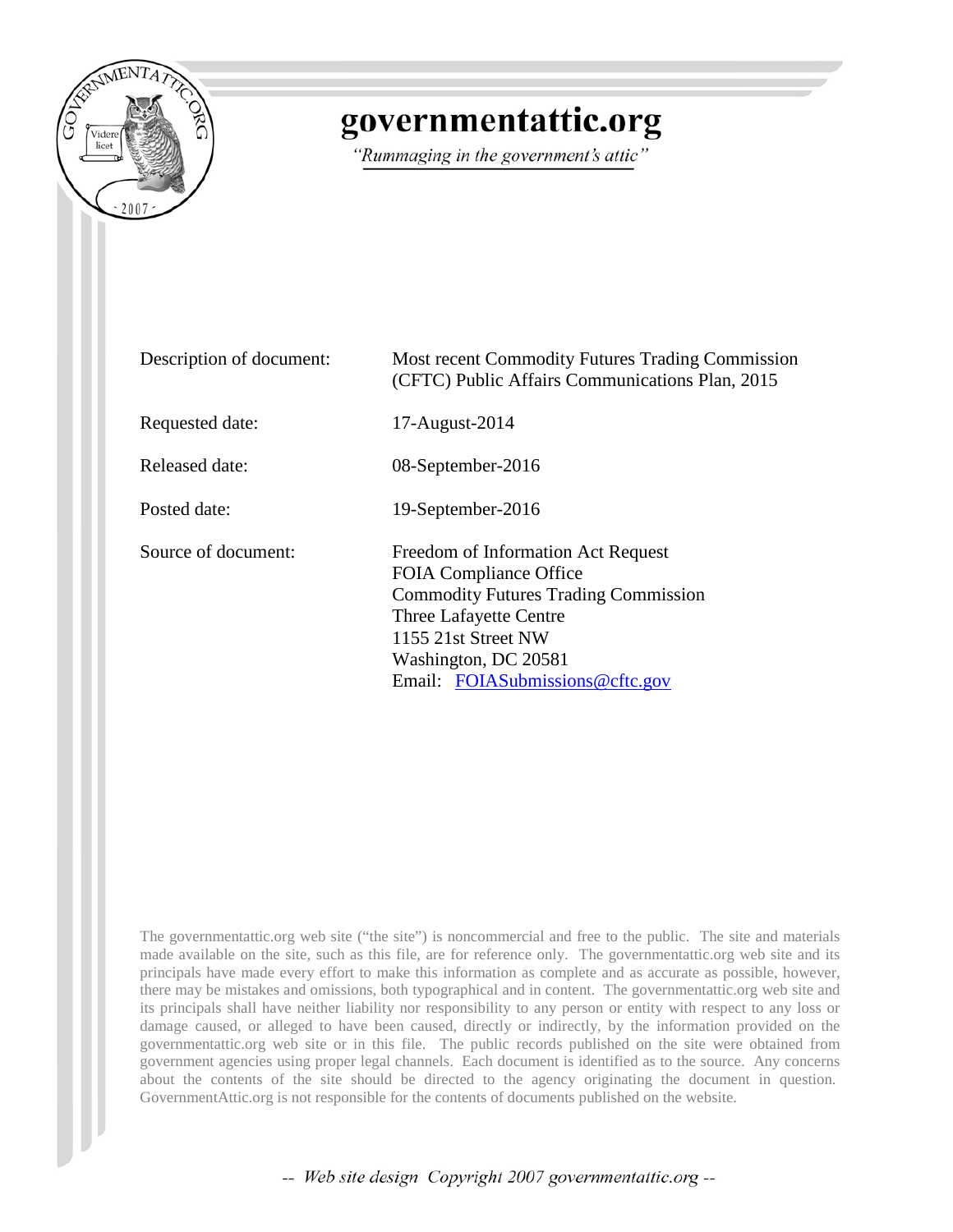### **U.S. COMMODITY FUTURES TRADING COMMISSION**



Three Lafayette Centre 1155 21<sup>st</sup> Street, NW, Washington, DC 20581 www.cftc.gov

September 8, 2016

RE: 15-00201-FOIA Seeking a digital/electronic copy of the most recent CFTC Public Affairs Communications Plan (i.e., a press/external relations plan)

This is in response to your request dated August 17, 2014 under the Freedom of Information Act seeking access to a copy of the most recent CFTC Public Affairs Communications Plan. In accordance with the FOIA and agency policy, we have searched our records, as of August 7, 2015, the date we received your request in our FOIA office.

We have located three pages of responsive records. You are granted full access to the responsive records, which are enclosed.

If you are not satisfied with this response to your request, you may appeal by writing to Freedom of Information Act Appeal, Office of the General Counsel, Commodity Futures Trading Commission, Three Lafayette Centre, 8<sup>th</sup> Floor, 1155 21st Street, N.W., Washington, D.C. 20581, within 30 days of the date of this letter. Please enclose a copy of your original request and a copy of this response.

If you have any questions about the way we handled your request, or about our FOIA regulations or procedures, please contact me at 202-418-5192.

Sincerely,

... *June Under* 

**Candace Ambrose** Counsel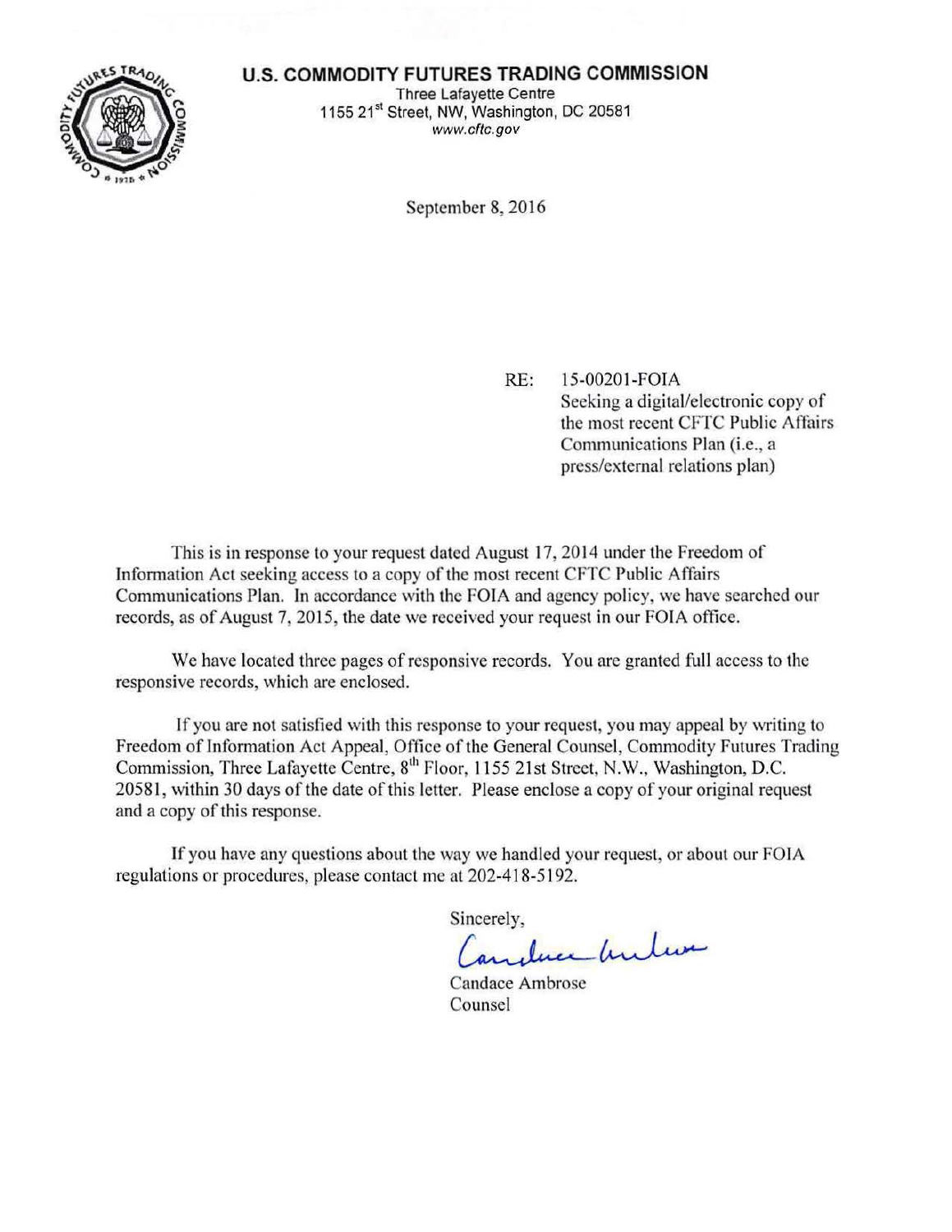#### February 2, 2015

### MEMORANDUM FOR CHAIRMAN MASSAD

From: Steve Adamske

### Subject: 2015 Communications Plan

2015 is shaping up to be a challenging year for the commission and for our public relations. At its core, communications is a vehicle that allows you to enhance and leverage your agenda or what you want to get done. In the fall, we focused on three main areas for you to communicate: who you are, where we are and where we are going. In 2015, we will build off this successful strategy with more concrete measures and to communicate the commission's agenda with clear and purposeful communication. Overall, the message to the public now is a "softer" message than the communications strategies we employed few years ago. That is, back then it was more of a David v. Goliath, black and white, good guy v. Wall St., and good guy regulator versus the people who chased the crisis. Our messages then were crisp and easy to understand. Either you were for derivatives reform, in essence the derivatives that caused the crisis, or you weren't. It was as simple as that, and we needed to make it as simple as that.

Now that the law has been passed and the regulations have been written (largely), the messages are by definition a lot more soft than the harder messages mentioned above. We are now in a process of implementation and making it all work. We are delaying key implementation dates to smooth the transition, we are fine tuning the rules so they work as intended, and we are looking down the road to challenges that may come. Our challenge going forward is to create an interesting narrative that can appeal to a wider audience without the convenience of the black/white approach discussed above. The first way to make this happen is to invoke the crisis. In fact, we will need talk about it every opportunity we get. I fully understand the "eight million jobs lost....." gets old and boring to say every time, but it is precisely that type of repetitive messaging we need in order to get people to know the full context of what we are doing and why. Without that reminder of the true cost of the crisis, millions of Americans lost their jobs and the toll that takes on families, then derivatives becomes about financial actors and esoteric terms and it makes it harder to enact tough reform. By the way, when you testified last summer with the other banking regulators, you were the only one to invoke the crisis in a way that had a human touch: people's jobs, homes, retirement and college savings. The rest of your colleagues ignored the crisis as if it didn't happen. Consider this: Resolution Authority doesn't make any sense unless it is in the context of Bear, Lehman and AIG. Same principle needs to be applied with respect to our data, SEFs, and swap dealers.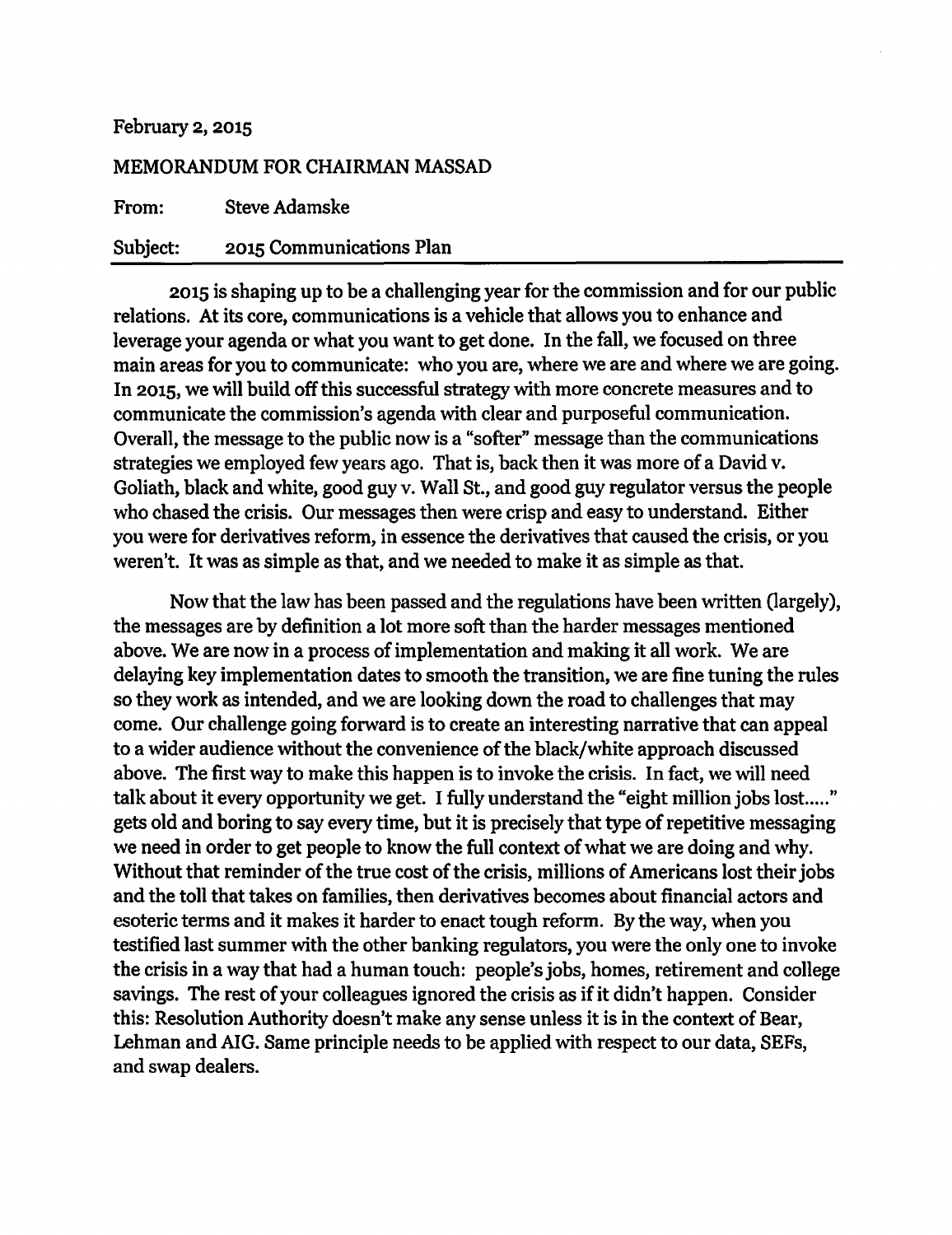A second area where we can emphasize the crisis without being heavy-handed is to remind people how far we have come since the fall of 2008. You have done this expertly in the realm of data, but the same principle can apply to our upcoming work on SEFs and the international agreements we soon hope to reach. With the increased use of examples and statistics, we can make the point without being over the top.

I recommend that your public speeches you continue to reference the crisis, but to provide greater focus on where we are, fine tuning the rules and making changes, and upcoming agenda. Further, we will also look for areas where we can package and drive major initiatives such as data, SEFs, and Cross-border/International. Lastly, I want to come back to you before the Senate Appropriations Committee hearing with some different talking points and some messages on the agency's budget. It is in the Senate where we need to nail the message of needing extra resources.

## Where we are  $-$  Main Message: Transitioning

I recommend that in upcoming speeches, you acknowledge that the agency is in a transition from the rule writing to implementation. We have used similar words, but to publicly say you are transitioning the agency also means you are taking the reins more and more. As we transition from rule writing to implementation, we will use examples to demonstrate how far we have come (data), the promise of the act (SEFs), what we've accomplished (international). We also need to do a better job of communicating that the act and the rules are working, meaning, things are safer, better and on a better foundation.

# Fine tuning

I recommend we more fully develop, by using examples, what fine tuning means. We need to tell people that fine tuning is analogous to driving a car down the road where you are constantly moving the wheel and adjusting the throttle and brake to keep the car moving in the right direction. We also make it clear that the store is not open for looting, but that we are willing to consider adjustments.

# Upcoming - Forward looking

As always, you will need to spend time in your public appearances to tell folks where were going in order to push the agenda. This may go without saying, but it is critical we think about what news we can push, what initiative we can highlight and how can we look forward.

## Focus on Initiatives

As stated above, my goal is to package and roll out specific initiatives where package them and sell them as a larger news story. This way we can amplify the